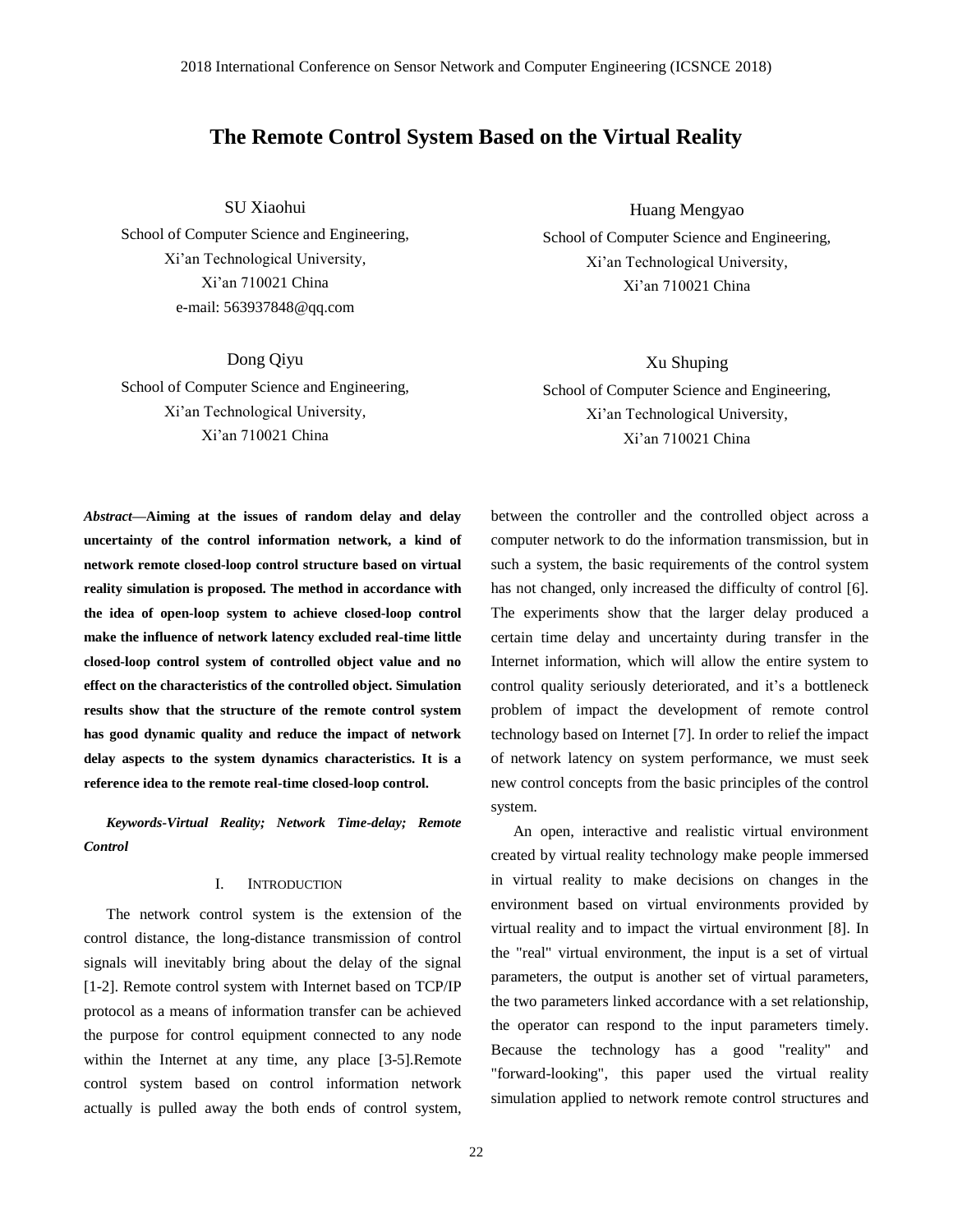accordance with the idea of open-loop system to achieve closed-loop control make the impact of network latency out of real-time closed-loop control system of the controlled object value. It's weak effectively the impact of network latency on the performance of the entire control system.

# THE THREE CLOSED-LOOP REMOTE CONTROL STRUCTURES BASED ON VIRTUAL REALITY TECHNOLOGY

#### *A. System Architecture*

Transmission delay link of the network makes the time lag existed between remote operations and controlled object, there are difference between the operations can be based on parameters and needs based on the parameters resulting in the decision-making accuracy and the effectiveness of instruction. Shown in Figure 1, you can build a virtual operating environment for the remote operator by means of the actual controlled object and its control parameters of simulation model. In this environment, the simulation charged object is located in a remote client and no network transmission delay between the remote operators, the operator can real-time operation to the simulation charged objects. And at the same time the control signals  $\gamma(k-1)$ ,  $\gamma(k)$ ,  $\gamma(k+1)$  imposed in the simulation charged objects delivery to the actual controlled object over the Internet and taken back continually the actual status information  $y(k-1)$ ,  $y(k)$ ,  $y(k+1)$  of the controlled object, and real-time compare the state of its simulation controlled object to monitor the running state of the actual controlled object. The network delay will produce a similar delay influence for every transfer data, match the appropriate buffer technology can make to maintain continuous for data flow and make the control signal worked on the actual controlled object and taken back to the status signal to maintain a continuous to achieve real-time closed-loop control for the actual controlled object.



Figure 1. Virtual Reality Environments Structural Diagram

Network latency makes remote real-time control has been limited, how to "real" reflect the actual system running status by means of the system model and operators develop and implement a control command according to the "real" virtual environment is the applications target of virtual reality technology in the remote control.

# *B. Application examples of Virtual Simulation Environment*

In order to describe clearly the application background of virtual reality simulation, we made the application example shown in Figure 2 based on the virtual simulation environment. The left half of the figure is the remote operator to create a virtual simulation environment based on virtual reality ideas, including the display part and the control panel part, of course, this is a simple virtual reality environment, obviously, all the advantage of technology allowing operators into the reality and the technology and equipment facilitate operator to make a judgment and final operation can be used to create more complex and better functions virtual reality. The operating handle in the control panel in the figure is only a schematic which mainly used to describe a method based on virtual reality simulation environment remote control.

As shown in Figure 2, the schematic is a system for target tracking and the implementation of the fight against by a game controller in the control panel (one can shake the handle on the right control panel), the launch button (two buttons on the left control panel) and control objects in the operation display interface. First of all, the system achieve the control objects and target of virtual reality association to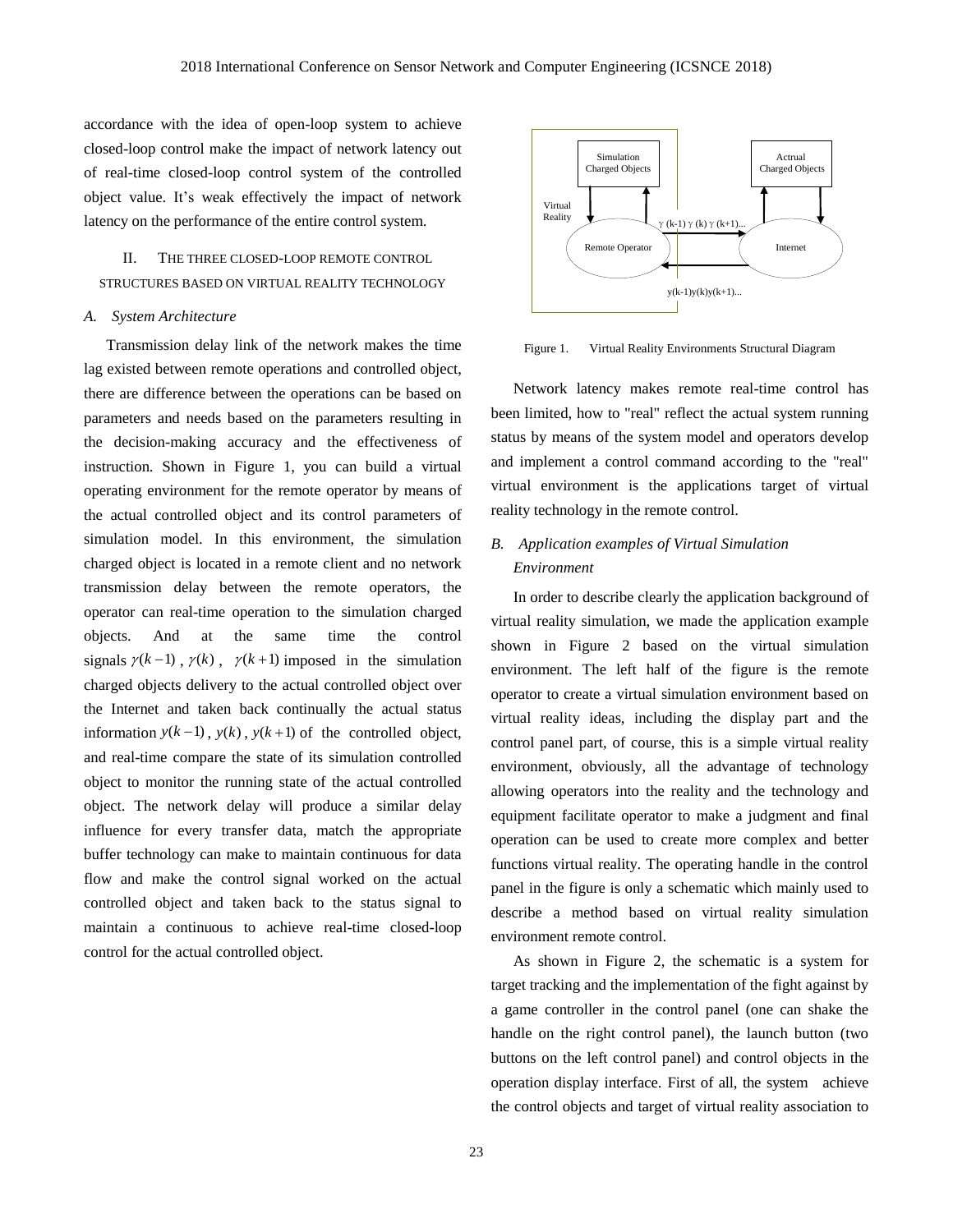the actual control objects and target, that is virtual reality can be more true response to the physical environment, followed instructions in the control panel to be able to timely apply to the control object of actual environment. In the virtual simulation environment, operator consider only the running state of virtual reality, that is thought the display of the virtual simulation environment such as playing video games operation control object to track the target by game controller, then within the effective range launched the missile pursuit or shooting by launch button. When the target shoot down by players means the actual target has been shot down and task completed.



Figure 2. An Application Example Based on Virtual Simulation Environment

### III. THE THREE LOOP-CONTROL STRUCTURE OF VIRTUAL SIMULATION ENVIRONMENT

Due to the presence of network delay on the remote control made operator dialogue to the controlled object has time delay, to meet the good characteristics of the controlled object response and real-time closed-loop control of the remote control operator ,a three closed-loop remote control system based virtual reality simulation was proposed on concept of virtual reality which control the both ends namely the operating side and charged object side to create the independent control value closed-loop structure, the dashed box shown in Figure 3 as both ends of the dumbbell structure to meet real-time closed-loop control of the actual controlled object and the virtual simulation charged object to control value, connect both ends of located at operating side and dumbbell structure of charged object as a dumbbell handle through the Internet, big closed-loop with network delay thereby to build a dumbbell-shaped three closed-loop run independently by operators' instructions and the run command and result can be communicate with each other by middle big closed-loop-dumbbell handle to carry out a comparison of the information, interaction and updates of two little closed-loop system at dumbbells both ends. Visibility, in this structure, little closed-loop at dumbbells both ends can be run independently without network delay links, so there is a fast response speed to charged value. The dumbbell handle big closed loop with time delay links can use the actual charged object parameters at one end of the dumbbell structure according to the parameter variations of the both ends at dumbbell to modify continuously running parameters and status of virtual simulation system at the other end of dumbbell structure which make the running state of simulation system and actual system similar or even identical, while operator to virtual simulation running state of one end of system based on dumbbell structure to decide the next control instruction and judge the running state of the charged object and actual object whether identified according by running result of both ends of dumbbell structure, and judge actual system whether running normal in accordance with operating desired way. Therefore, in the three closed-loop remote control system, the operator can be give the required control instructions based on virtual simulation system and ultimately achieve the purpose of remote real-time control. See, the key to the system is how to create a virtual closed-loop architecture and network delay model, that is to establish a closed-loop control system of practical charged objects and their parameters, at the same time, to establish another set of the controlled object model as virtual real controlled object, then make the remote control "immersed" in the virtual reality of the controlled object model operate the controlled object model in virtual reality, while sent the operating instructions to the actual controlled object to achieve the purpose of real-time remote control the controlled object. In order to achieve the purpose of real-time control must be sent the state of the actual system into a virtual reality, so that controller can not only be implement real-time operating based on the object model in virtual reality, but also can monitor and compare the

structure. Small closed-loop at dumbbell both ends can be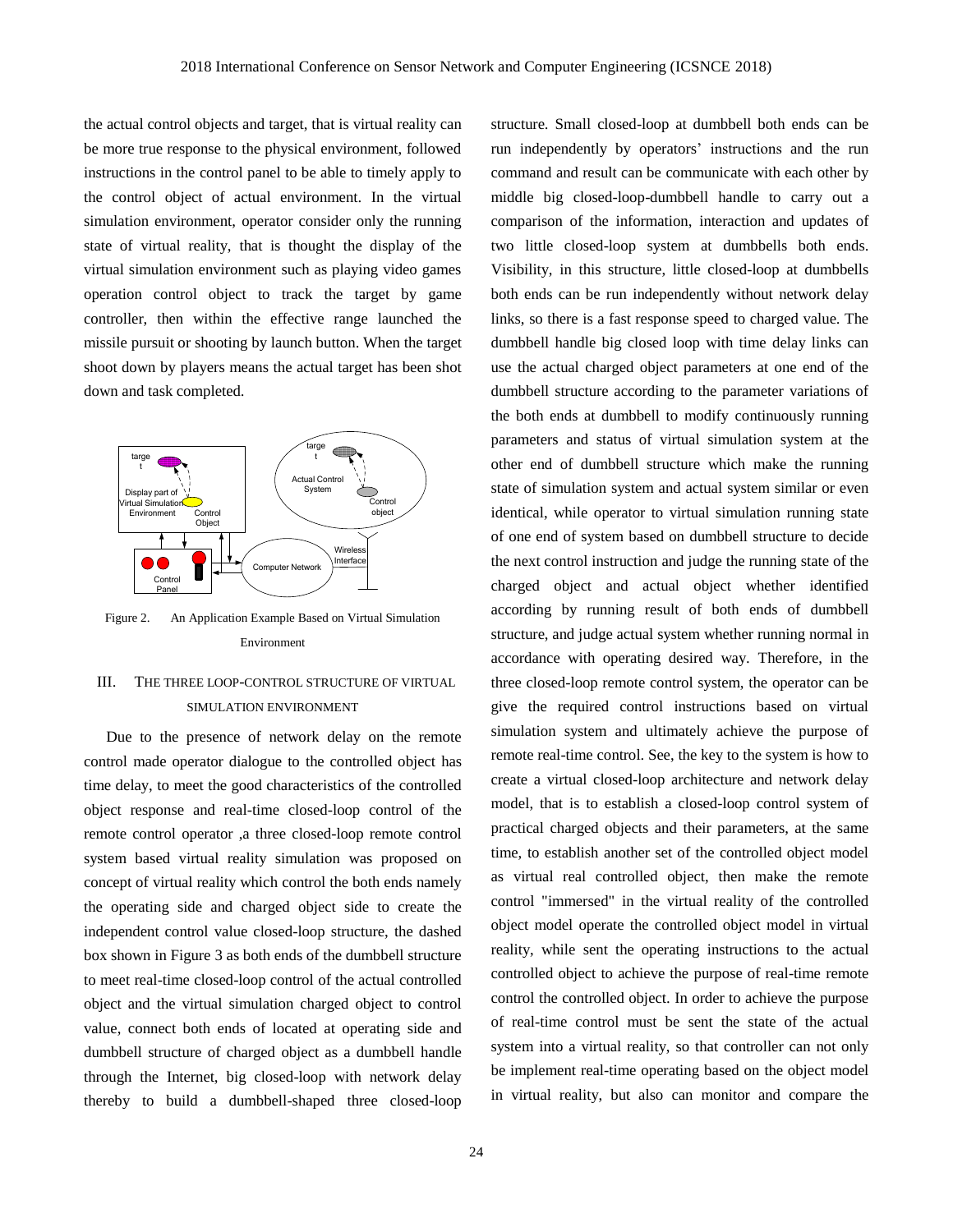actual running state of the actual controlled object constantly to understand three closed-loop remote control system of this dumbbell-shaped whether normal running and the pace of the small closed loop at both ends of dumbbell head whether functioning properly and take the necessary measures in accordance with this result. Therefore, the key of the structure is to accurately predict network delay and accurate establish the controlled object model.



Figure 3. Dumbbell-shapes' Three Loop-closed Structure Diagram of Remote Control

### IV. VIRTUAL CHARGED OBJECT MODELING AND SIMULATION

Build a brushless DC motor remote control virtual simulation environment as shown in Figure 4 in accordance m function and simulink simulation module provided with the Matlab. The brushless DC motor model used the model provided in the Matlab standard library, one of the brushless DC motor due to large air gap ignored the rotor and the stator flux saturation, the magnetic flux as a linear function, and set the brushless DC motor worked in the way of two-phase conduction star-shaped three-phase six-state power supply, its mathematical model in abc phase plane establish a brushless DC the motor mathematical model [9-10]:

$$
\frac{d}{dt}\dot{i}_a = \frac{1}{3L_s} [2V_{ab} + V_{bc} - 3R_s i_a + \lambda p \omega_y (-2\phi_b + \phi_c + \phi_c)]
$$
\n(1)

$$
\frac{d}{dt}i_b = \frac{1}{3L_s}[-V_{ab} + V_{bc} - 3R_s i_b + \lambda p \omega_r (\phi_a - 2\phi_b + \phi_c)]
$$
\n(2)

$$
\frac{d}{dt}\dot{i}_c = -(\frac{d}{dt}\dot{i}_a + \frac{d}{dt}\dot{i}_b)
$$
\n(3)

$$
T_e = p\lambda(\phi_a \cdot i_a + \phi_b \cdot i_b + \phi_c \cdot i_c)
$$
\n(4)

where,

Ls-stator coil inductance Rs-stator coil resistance ia, ib, ic-a,b,c phase current  $\phi_a^{\dagger}$  $\phi$ <sub>b</sub><sup> $\phi$ </sup>,  $\phi_c$ <sup>'</sup>-a, b ,c opposite electromotive force  $V_{ab}$ ,  $V_{bc}$  -line voltage between ab and bc  $\omega_{\gamma}$  - Rotor angular velocity

 $\lambda$  - Rotor permanent magnet generated flux amplitude

at the stator

*P* -pole pair number

Te-electromagnetic torques

mechanical equations:

$$
\frac{d}{dt}\omega_{\gamma} = \frac{1}{J}(T_e - F\omega_{\gamma} - T_m)
$$

$$
\frac{d\theta}{dt} = \omega_{\gamma}
$$

where,

*J* - sum of inertia of rotor and load

*F* - sum of viscous friction coefficient of rotor and load

*<sup>T</sup><sup>m</sup>* - mechanical torque of shaft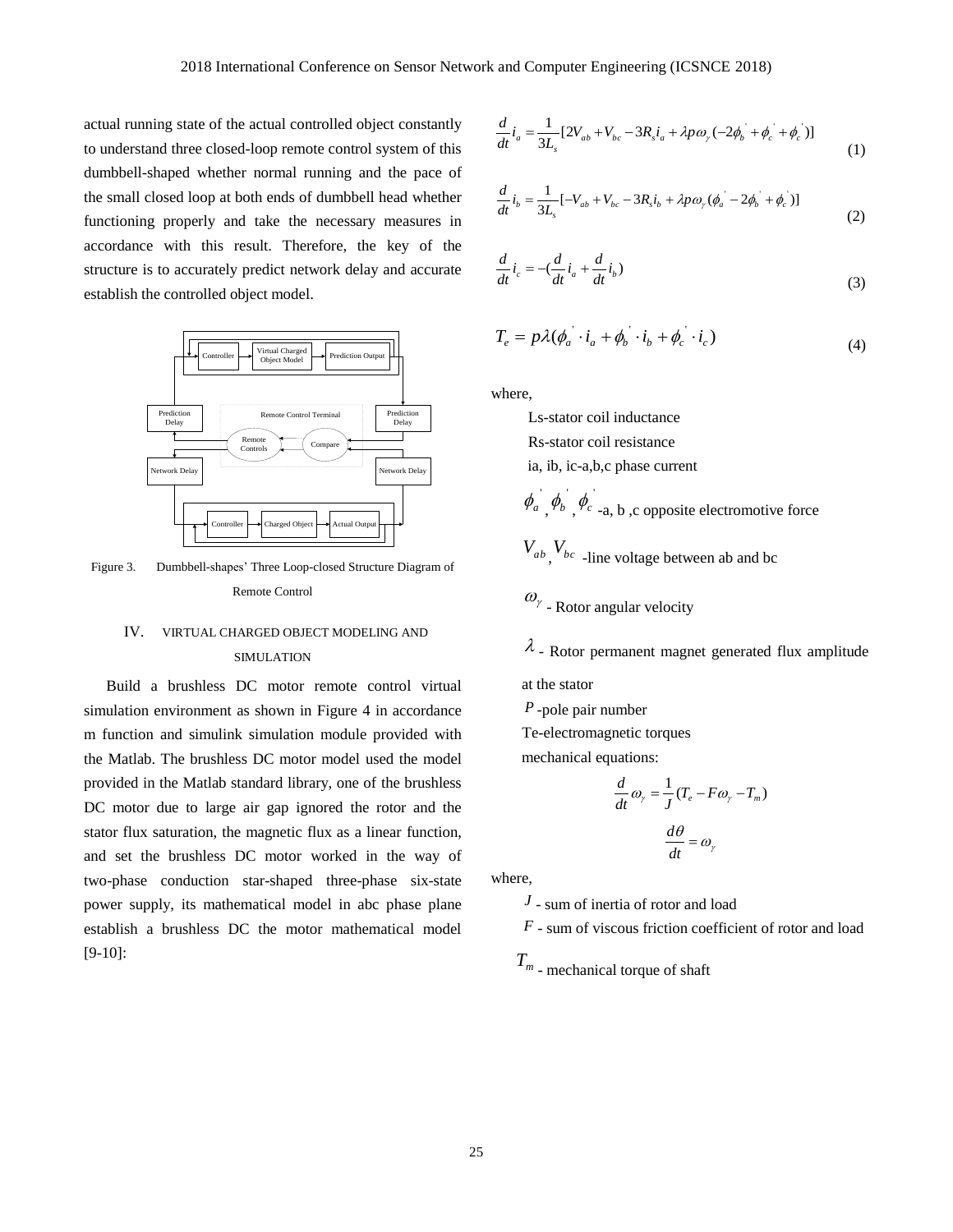

Figure 4. Schematic Diagram of Brushless DC Motor Virtual Simulation System

Random set network delay is 0.1 seconds and set the parameters of the motor:  $R_s$  (2.8750ohm), Ls (8.5e-3H), flux (0.175Wb), the top width of trapezoidal wave back-EMF (120o), moment of inertia (0.8e-3J), friction coefficient (1e-3F), and pole number (4P). Set the network delay is 0.1 seconds, a small closed-loop delay  $0.0001$  seconds, at  $t =$ 0.01 seconds add a step input ,and add 3N.m load torque Tm when  $t = 0.1$  seconds then simulation, the result shown in Figure 5.

To learn more about the transmission delay of network, analyze the impact of transmission delay on both ends of the dumbbell-shaped virtual simulation environment as shown in figure 3. Assume that the simulation of the controlled object and the actual controlled object is exactly the same, the same model shown in Figure 8 also on behalf of simulation controlled object and actual controlled object. And step function as input, set to a value of 0 and 0.1 seconds of delay link "Delay" and "Delay1 respectively, which Delay2 is the

delay within the small closed-loop system, where is set to 0.001 seconds, you can get the results shown in Figure 5 after simulation run.

Which a diagram shows the control commands R issued from the operator (fine straight line as shown in figure) a direct work on the controlled object without delay, while the output out1 of controlled object (dotted line) is not extended and out2 (thick solid line) the delayed output. Figure b shows a control command  $R_n$  issued from the operator after delay work on the controlled object, and the output outln of the controlled object (dotted line) is not delay and out2n (thick solid line) was delay again output. Which R, out1, represent respectively the input and output of the simulation actual controlled object;  $R_n$ , out2n represents input and output of the actual controlled object; out1 and out1n represents the artificial delay output in order to compare the simulation objects and the actual object output in Figure 5.



Figure 5. Impact of Delay Links on the System Input and Output (a) Response Curve Without Delay (b) Response Curve Of The Input Delay